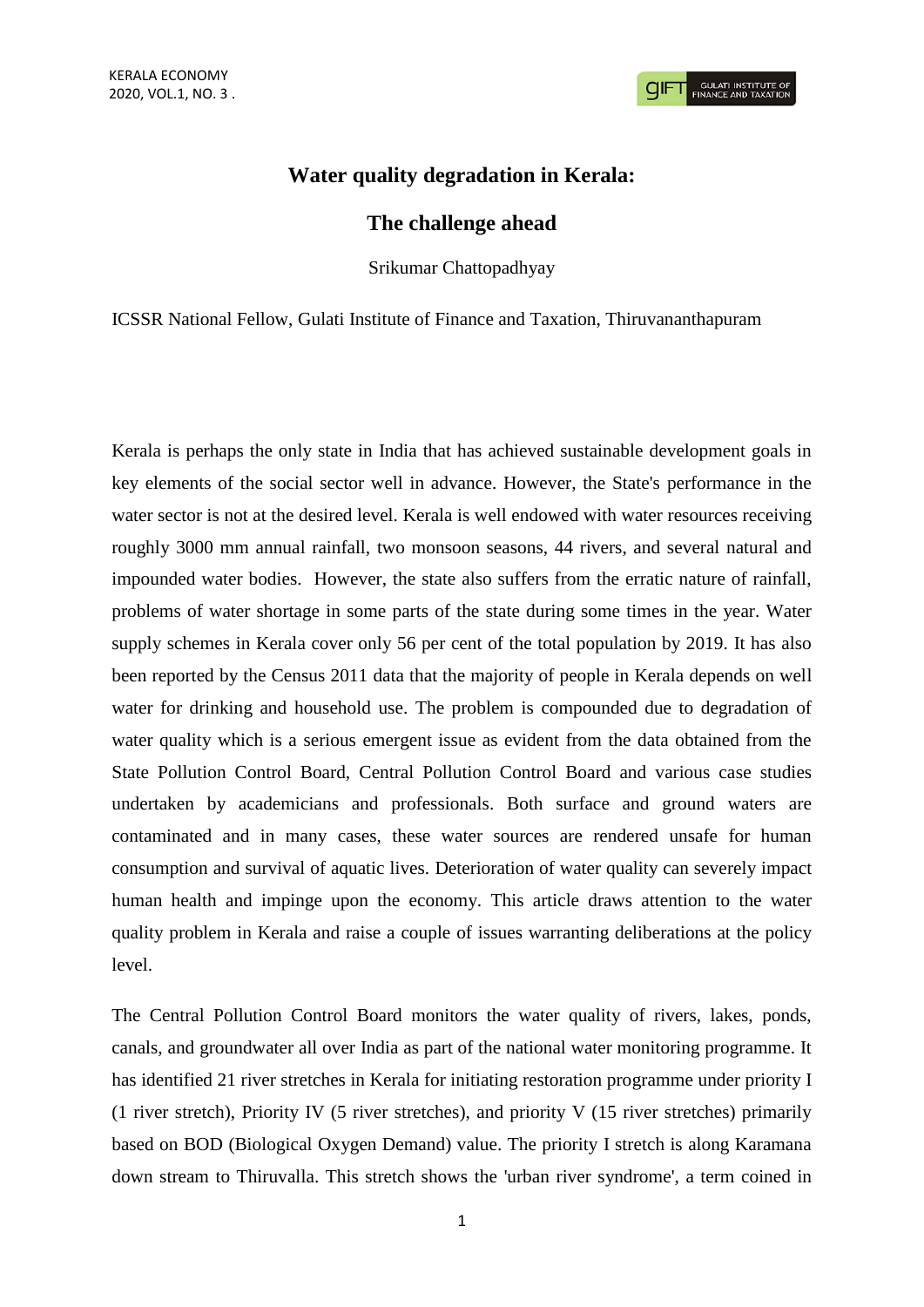recent years to designate the river stretches associated with urban areas that lost all its ecological functions and are highly degraded. Comparing CPCB data for the years 2012 and 2017 it emerges that number of stations recording BOD value of >2 mg/l (cut off value for polluted water) has increased in all cases (Table 1). It indicates that water quality is deteriorating over the years and more and more water bodies are recording elevated BOD values. The nutrient loading of water bodies is also increasing and in some cases, it is alarming (David, 2016). 47 percent of all water sample sources tested is found contaminated, especially bacteriological contamination (SPB, 2018). The Coliform content of water is also increasing. Unsafe water, lack of sanitation, and hygiene are the leading cause of mortality and morbidity in several countries. Kerala has recorded a 35.6 per cent increase in waterborne diseases from 2012 to 2016.

**Table 1.** Change in BOD value of stations monitored by Central Pollution Control Board, 2012 and 2017

| Type of water<br>bodies | Number of<br>stations<br>monitored | Number of stations recorded<br>$>$ 2mg value |      |      |      | Total number of<br>stations recorded |
|-------------------------|------------------------------------|----------------------------------------------|------|------|------|--------------------------------------|
|                         |                                    | 2012                                         |      | 2017 |      | increase in the                      |
|                         |                                    | Max                                          | Mean | Max  | Mean | maximum value                        |
| Rivers                  | 70                                 | 34                                           | 10   | 54   | 19   |                                      |
| Ground water            | 30                                 |                                              |      | 16   |      |                                      |
| Lakes and               |                                    |                                              |      |      |      |                                      |
| ponds                   | 18                                 | 13                                           | 8    | 14   |      |                                      |
| Canal                   | 3                                  |                                              |      | 3    | ◠    |                                      |

Source: Central Pollution Control Board, 2012, 2017

Analyses of tested data on water source contamination in Kerala indicate wide spatial variability from 27 per cent in Trissur to 59 per cent in Kollam (SPB, 2018). Correlating this distribution to population density, the proportion of the urban population and per capita income does not show any appreciable trend. Kerala's case of relatively better performance in the development sector during the past couple of decades but the growing deterioration of water quality is contrary to that hypothesized through the Environmental Kuznets Curve (EKC). This indicates that water quality is a growing problem with development. It is a complex issue and warrants deeper investigation. A similar trend has been observed in the case of many developing countries in the world (Markandya, 2004).

Water is a heritage resource and one of the principal drivers of the ecosystem. It has several benefits with use and non-use value. As an amenity, freshwater can be directly used for household purposes, recreation, and a clean environment. There is a clear benefit of the lower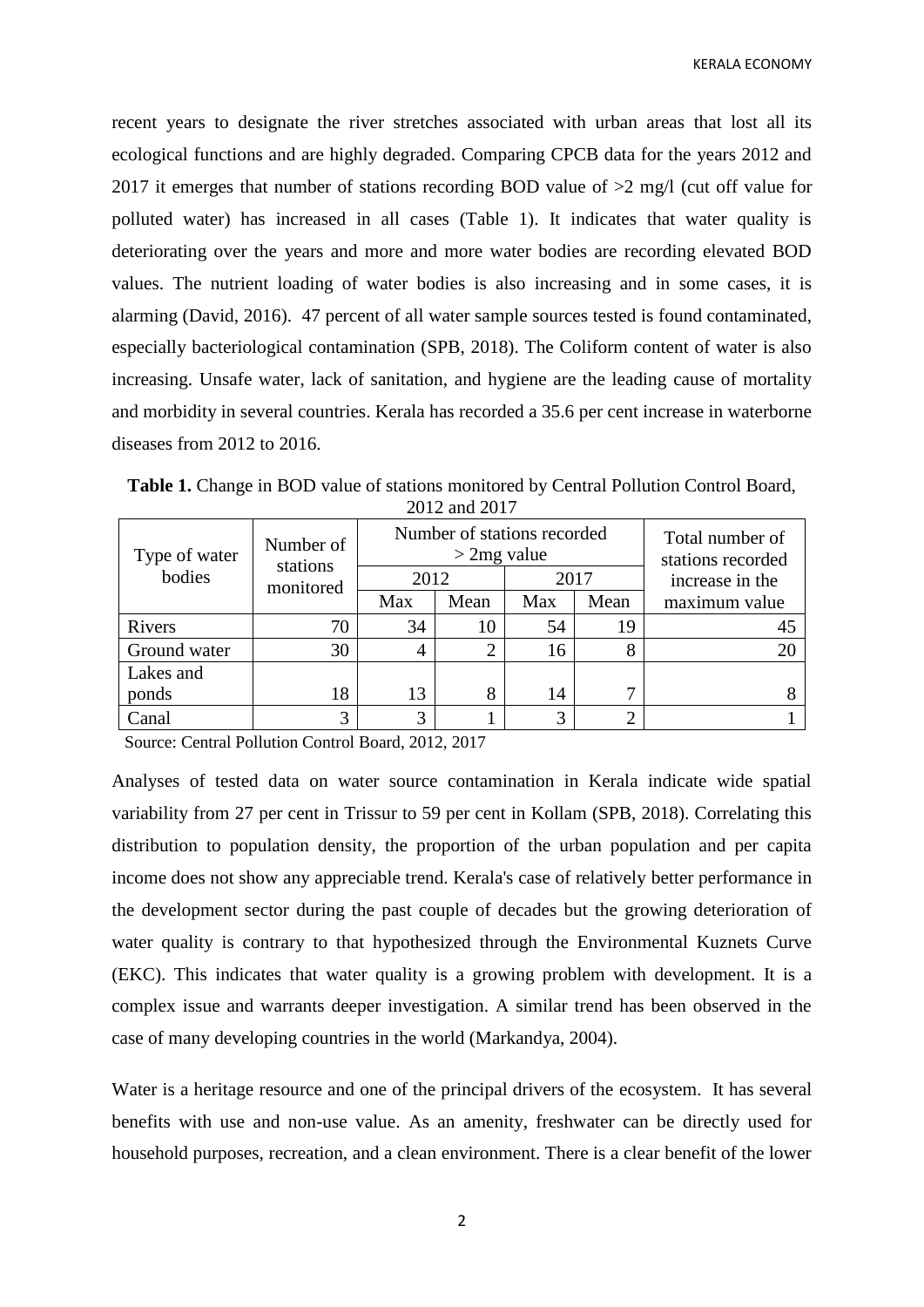cost of treatment to supply drinking water. Besides, water has cultural and religious value. The cost of water pollution is yet to be worked out at the state level. However, an earlier study at the national level indicated that the estimated annual cost of water pollution in India is between 1.73 to 2.1 per cent of the national GDP (Murthy and Surendar Kumar, 2011). This does not include the non-use value.

The Principal drivers of the change in water quality are anthropogenic activities. Growing urbanization, distributed settlements, intensive use of land, plantation agriculture, lack of control on effluent discharge, and ineffective sewage management all together are contributing to this emergent scenario. Water quality is a broader management issue and it is primarily a challenge of governance. The relevant factors are control of point and nonpoint sources like treatment of municipal and industrial wastewater, policy to control non-point source, and agricultural runoff controlling fertilizer and pesticide use. The use efficiency of fertilizer is coming down. Fifty-year data analysis of the use of Nitrogen fertilizer at all India level indicated that present nitrogen use efficiency is in the range of 30 per cent to 35 per cent (Singh, 2017). It indicates that around 65 to 70 per cent of nitrogen fertilizer, presently applied, is not absorbed by plants, rather it may potentially lead to environmental pollution impacting surface and groundwater.

Water quality degradation through nutrient enrichment and contaminant pollution is perhaps one of the four main drivers to cause blue water (water in the river, surface water bodies, and aquifer) scarcity and therefore warrants immediate policy intervention for increasing pollution abetment measures and water reuse. In a water scarcity situation where the availability of rainwater is more or less constant or reducing, as indicated in several studies, water quality management through source sustainability calls for high priority. At present, the general focus is on the management of quantity of water including investment in storage, flood control, watershed management, and saving scarce water resources. There is little discussion on improving the quality of water with the necessary urgency. Technology is not the only solution. In one hand, it escalates the cost of treatment as the pollution level of water is elevated, on the other hand growing use of technology increases externality. Traditionally, people in Kerala had the minimum externality in the matter of water use that is gradually withering away with growing water quality degradation.

The threats or drivers affecting ecosystem services operate on different spatial and temporal scales and are often not independent of one another and there exists a mismatch between the